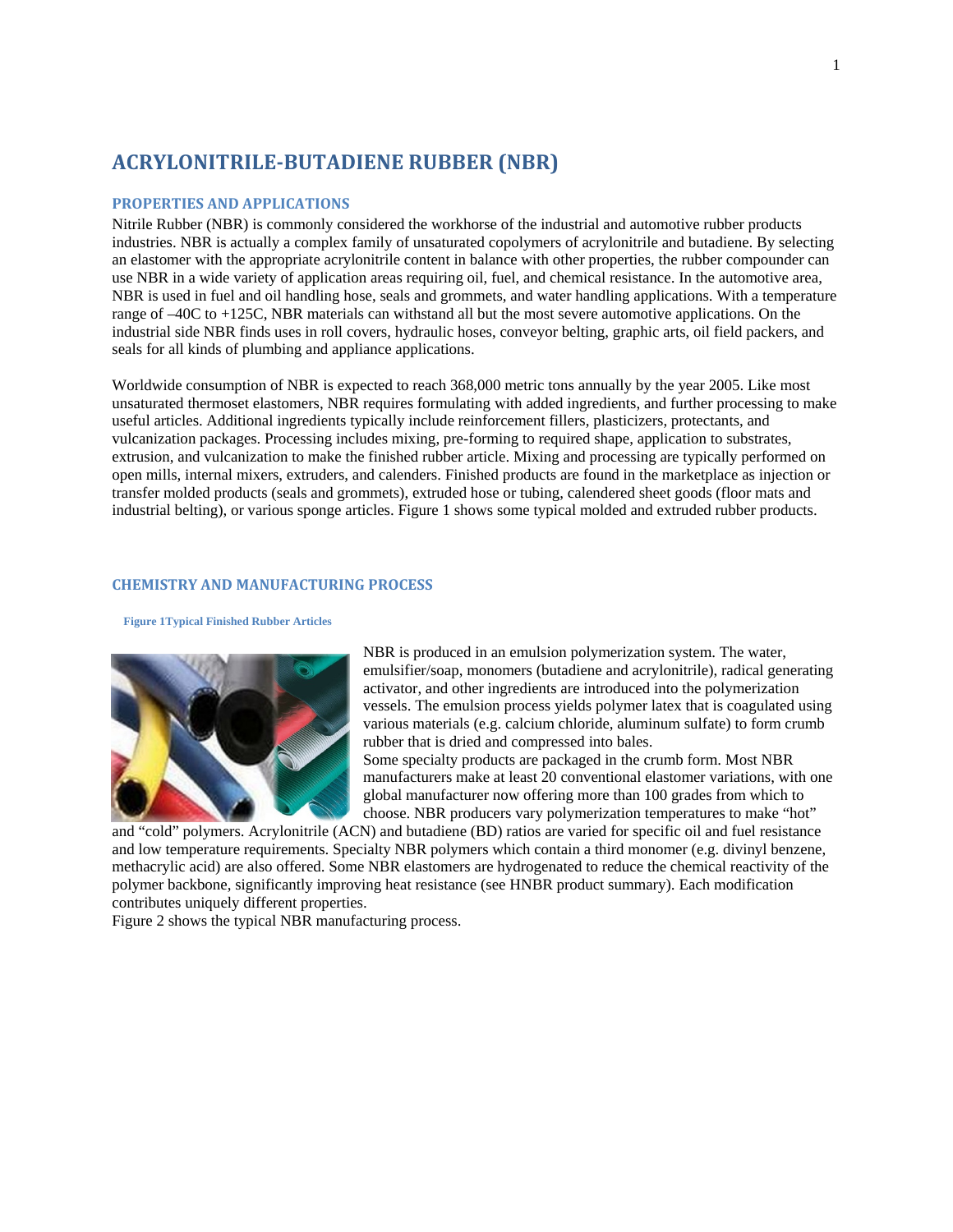

**Figure 2 NBR Manufacturing Process**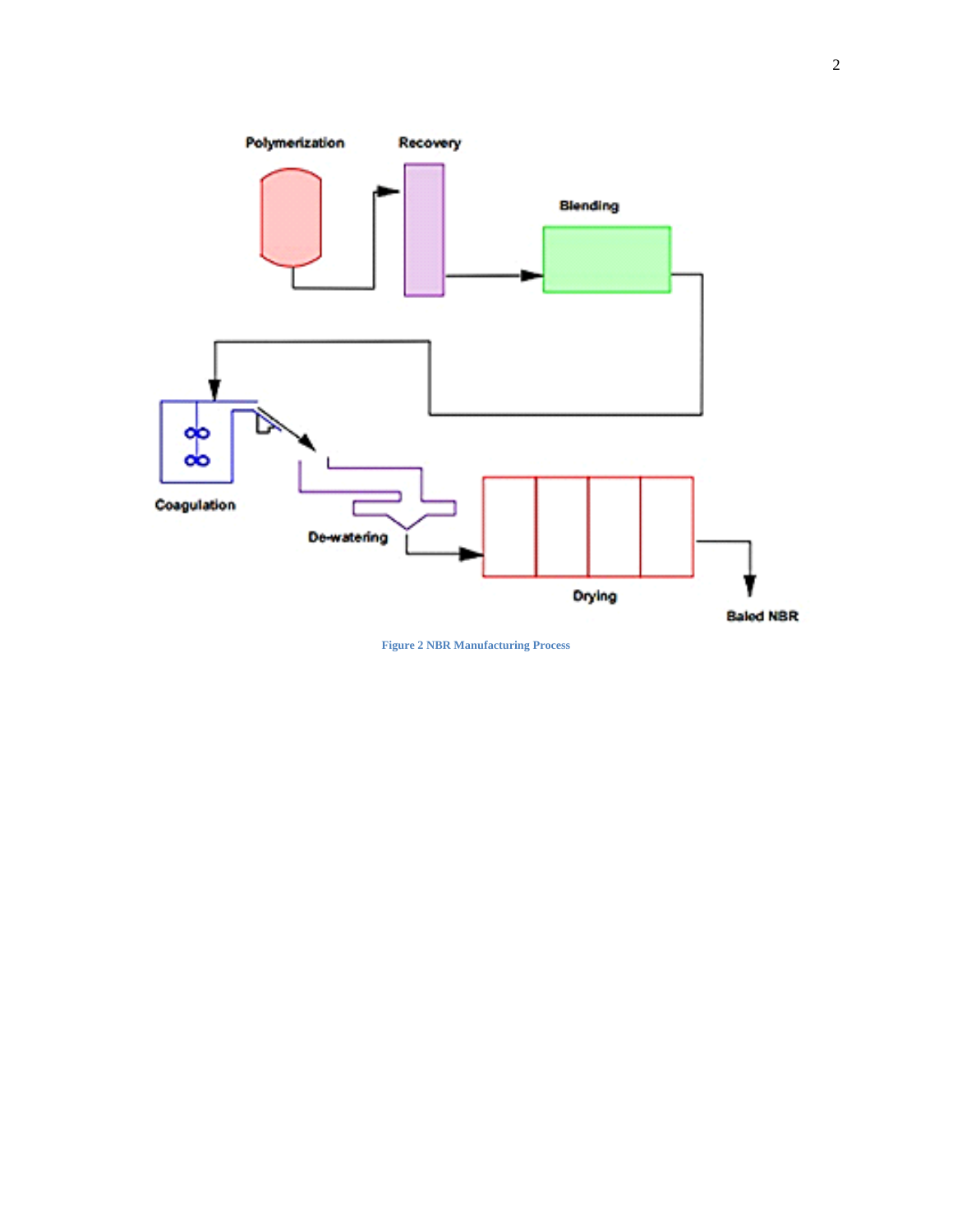### **ACRYLONITRILE (ACN) CONTENT**

The ACN content is one of two primary criteria defining each specific NBR grade. The ACN level, by reason of polarity, determines several basic properties, such as oil and solvent resistance, low-temperature flexibility/glass transition temperature, and abrasion resistance. Higher ACN content provides improved solvent, oil and abrasion resistance, along with higher glass transition temperature. Table 1 below summarizes most of the common properties for conventional NBR polymers. The direction of the arrows signifies an increase/improvement in the values.

| <b>NBR</b> with Lower<br><b>Acrylonitrile Content</b> |                                        | <b>NBR</b> with Higher<br><b>Acrylonitrile Content</b> |
|-------------------------------------------------------|----------------------------------------|--------------------------------------------------------|
|                                                       | Processability                         |                                                        |
|                                                       | Cure Rate w/Sulfur Cure System         |                                                        |
|                                                       | Oil/Fuel Resistance                    |                                                        |
|                                                       | Compatibility w/Polar Polymers         |                                                        |
|                                                       | Air/Gas Impermeability                 |                                                        |
|                                                       | Tensile Strength                       |                                                        |
|                                                       | <b>Abrasion Resistance</b>             |                                                        |
|                                                       | Heat-Aging                             |                                                        |
|                                                       | Cure Rate w/Peroxide Cure System       |                                                        |
|                                                       | <b>Compression Set</b>                 |                                                        |
|                                                       | Resilience                             |                                                        |
|                                                       | Hysteresis Low Temperature Flexibility |                                                        |

## **Table 1 – NBR Properties – Relationship to Acrylonitrile Content**

#### **MOONEY VISCOSITY AND POLYMER ARCHITECTURE**

Mooney viscosity is the other commonly cited criterion for defining NBR. The Mooney test is reported in arbitrary units and is the current standard measurement of the polymer's collective architectural and chemical composition. The Mooney viscosity provides data measured under narrowly defined conditions, with a specific instrument that is fixed at one shear rate. Mooney viscosity of polymers will normally relate to how they will be processed. Lower Mooney viscosity materials (30 to 50) will be used in injection molding, while higher Mooney products (60 to 80) can be more highly extended and used in extrusion and compression molding. More definitive polymer characterization can now be achieved using newer instruments and techniques that measure properties at shear rates pertinent to specific processing requirements. Using these newer instruments, such as the RPA2000, MDR2000, Capillary Die Rheometer and the newer Mooney machines, it is now possible to rheologically measure elastic, as well as viscous characteristics. The RPA2000 and MDR2000 also measure cure rates and cure states.

#### **General Types of NBR**

#### *COLD NBR*

The current generation of cold NBR's spans a wide variety of compositions. Acrylonitrile content ranges from 15% to 51%. Mooney values range from a very tough 110, to pourable liquids, with 20-25 as the lowest practical limit for solid material. They are made with a wide array of emulsifier systems, coagulants, stabilizers, molecular weight modifiers, and chemical compositions. Third monomers are added to the polymer backbone to provide advanced performance. Each variation provides a specific function.

Cold polymers are polymerized at a temperature range of 5 to 15°C, depending on the balance of linear-to-branched configuration desired. The lower polymerization temperatures yield more-linear polymer chains. Reactions are conducted in processes universally known as continuous, semi-continuous and batch polymerization.